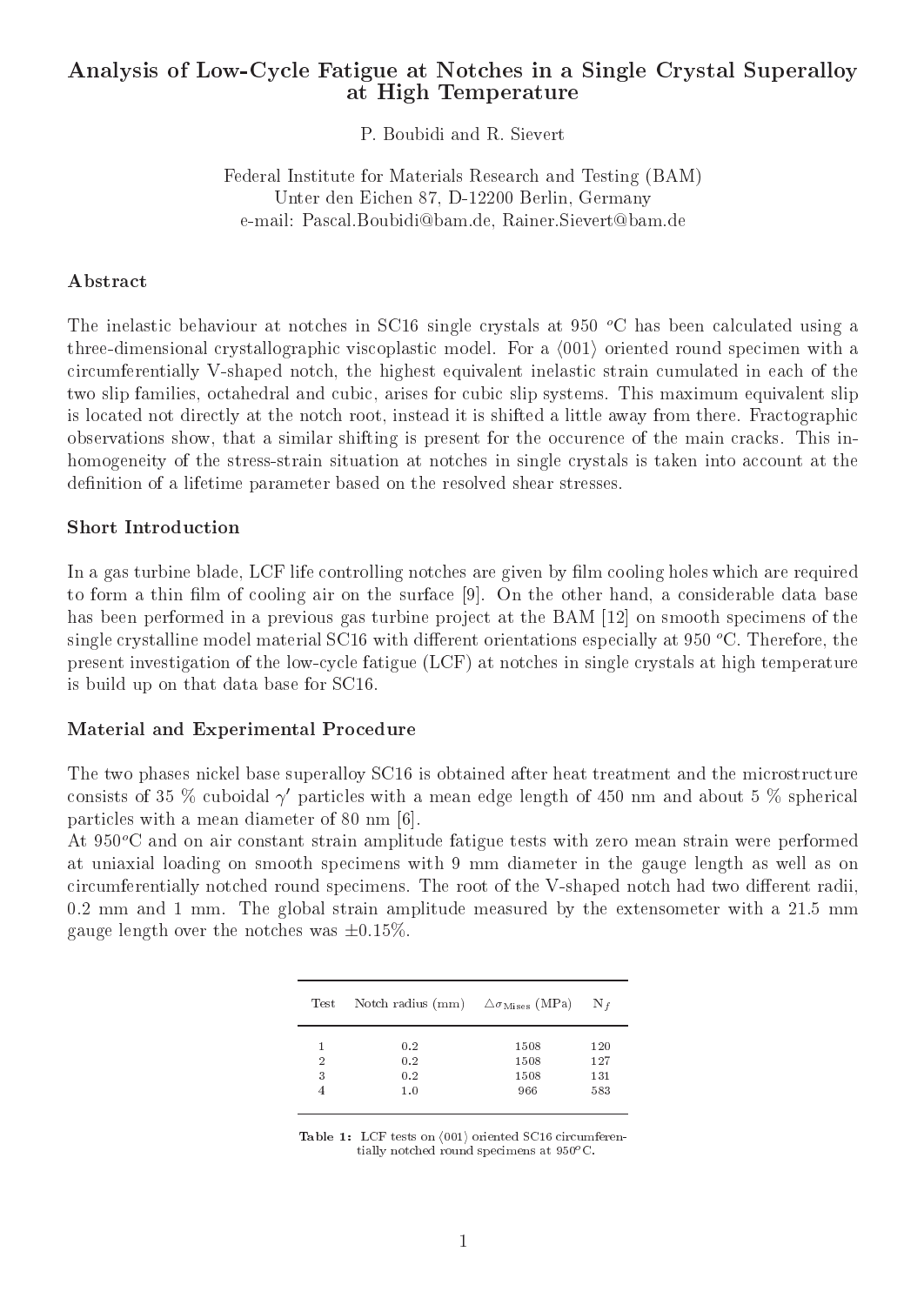The displacement control on notched specimens shall describe the important thermal strain control in gas turbine blades [9]. The strain rate was  $10-8$  s10 fm all the tests.

Usually we fixed the lifetime  $N_f$  at the number of cycles to 5% stress drop in tension with respect to a decreasing regression straight-line including points behind saturation. Except for the test 2, see table 1, which was performed until rupture and an interrupted one, we stopped the tests at  $10\%$ stress drop in tension. Some photomicrographs of the surface of these specimens were taken. Then the specimens were broken at room temperature. Some micrographs of their fracture surfaces were taken in order to characterize the crack growth mechanisms in the singles crystal for such geometries.

#### Experimental Results

## Metallographic observations:

The fractographic observations of near  $\langle 001 \rangle$  notched specimens (Fig. 1, 2) with a scanning electron microscope (SEM) show two main cracks which occured perpendicular to the external load, but indeed they arose not directely at the notch root, instead they are shifted a little away from there. For a near  $\langle 011 \rangle$  oriented specimen the main cracks seem to be concentrated at the notch root.

The "square shape" of the crack front (Fig. 3, 4) allows us to assume that the cracks do not grow homogeneously in the depth. We drew the projection of the secondary crystallographic axes of the material on the micrographs of the fracture surfaces. The direction [100] seems to be close to the maximum crack growth in the depth.

Metallographic observations on a  $\langle 001 \rangle$  notched specimen with 1 mm notch radius in an interrupted test showed a relatively late initiation of a crack within the lifetime, although the stresses are much higher at the notch surface. This seems to indicate the importance of the situation close to the surface in the single crystal, because when a crack is observable there, then the lifetime is reached not much later, at least at 1 mm notch radius.





**Figure 1:** Notch of the (001) SC16 specimen 3 with 0.2 mm notch radius after  $N = 250$  cycles at 950 C.





**Figure 2:** Notch of the (001) SC16 specimen 4 with 1 mm notch radius after  $N = 810$  cycles at 950 C.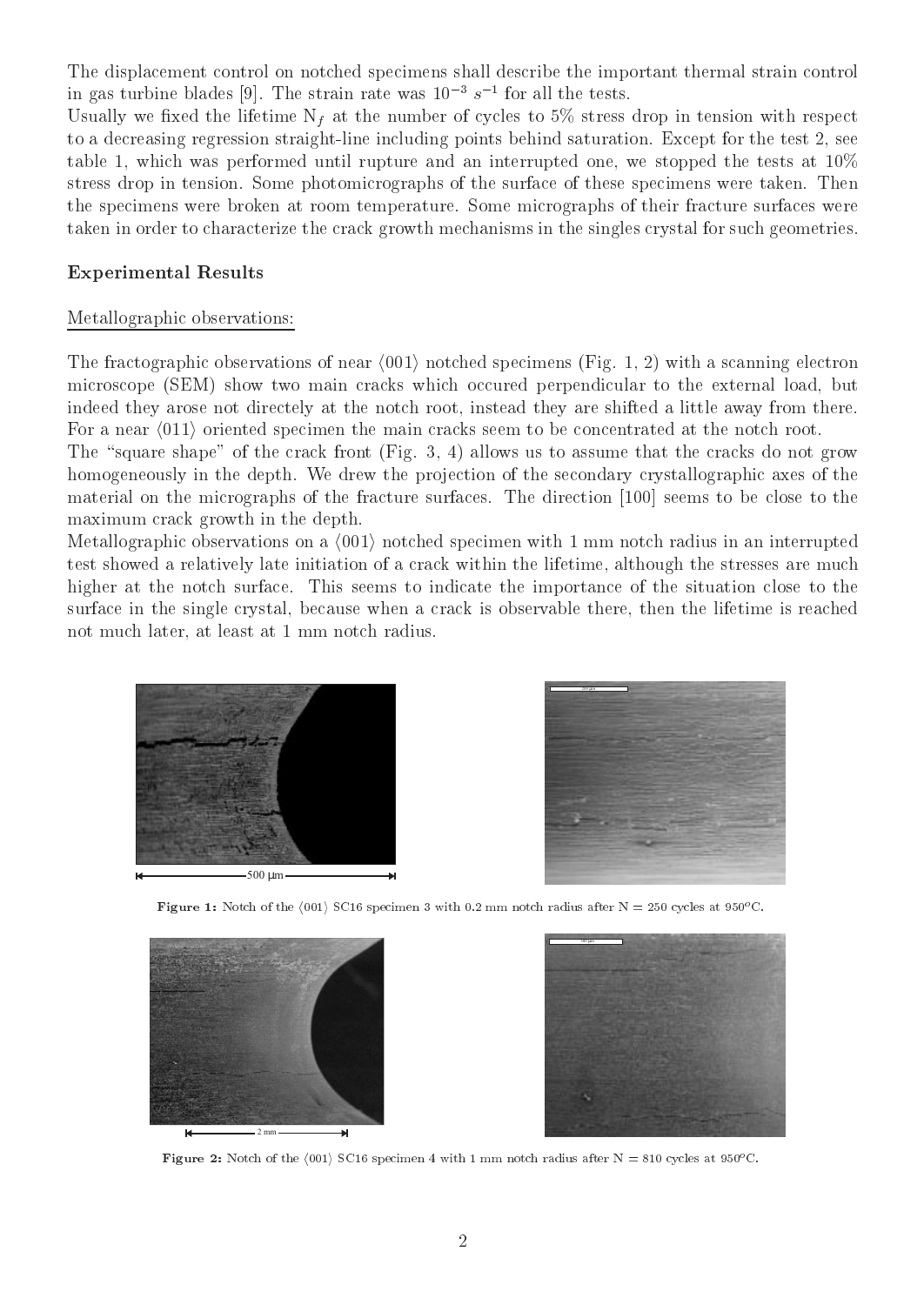



**Figure 3:** Fracture surface of the (001) SC16 specimen 1 with 0.2 mm notch radius after  $N = 275$  cycles at  $950^oC$ .

Figure 4: Fracture surface of the h001i SC16 specimen <sup>4</sup> with 1 mm notch radius after  $N = 810$  cycles at  $950^oC$ .

#### Fatigue life results:

A lot of axial strain controlled LCF tests at high temperature were already carried out at the BAM on SC16 smooth specimens [12]. Despite of the relatively scatter, the fatigue diagram at 950  $^{\circ}$ C and  $10^{-3}$  s<sup>-1</sup> strain rate, Fig. 5 (above), shows essentially no dependence of the lifetime on the orientation of the single crystal at the same stress range as also found in [4]. Of course, the stresses itself arise in dependence on the crystal orientation. For example, at the same total strain range, the lifetime is lower for near  $\langle 011 \rangle$  orientation as for near  $\langle 001 \rangle$  orientation, but the stress range is higher at  $\langle 011 \rangle$ . Thus, we obtain within a scatter band a very simple assessment rule, see Fig. 5. It is noteworthy that the inelastic strain range increases, too, at  $\langle 011 \rangle$  orientation due to the higher elastic stiffness (Young's modulus) in this direction.



Figure 5: Experimental fatigue life for dierent orientations depending on the axial stress range (above) and on the maximum resolved shear stress range simulated (below) for the single crystal superalloy SC16 at uniaxial loading for different charges (X,VM). The maximum Mises stress range  $\Delta\theta$  Mises in the (001) specimen with 1 mm notch radius (above) and the maximum resolved shear stress range  $\triangle\tau_{\text{max}}$  at maximum equivalent slip in that specimen (below) are inserted.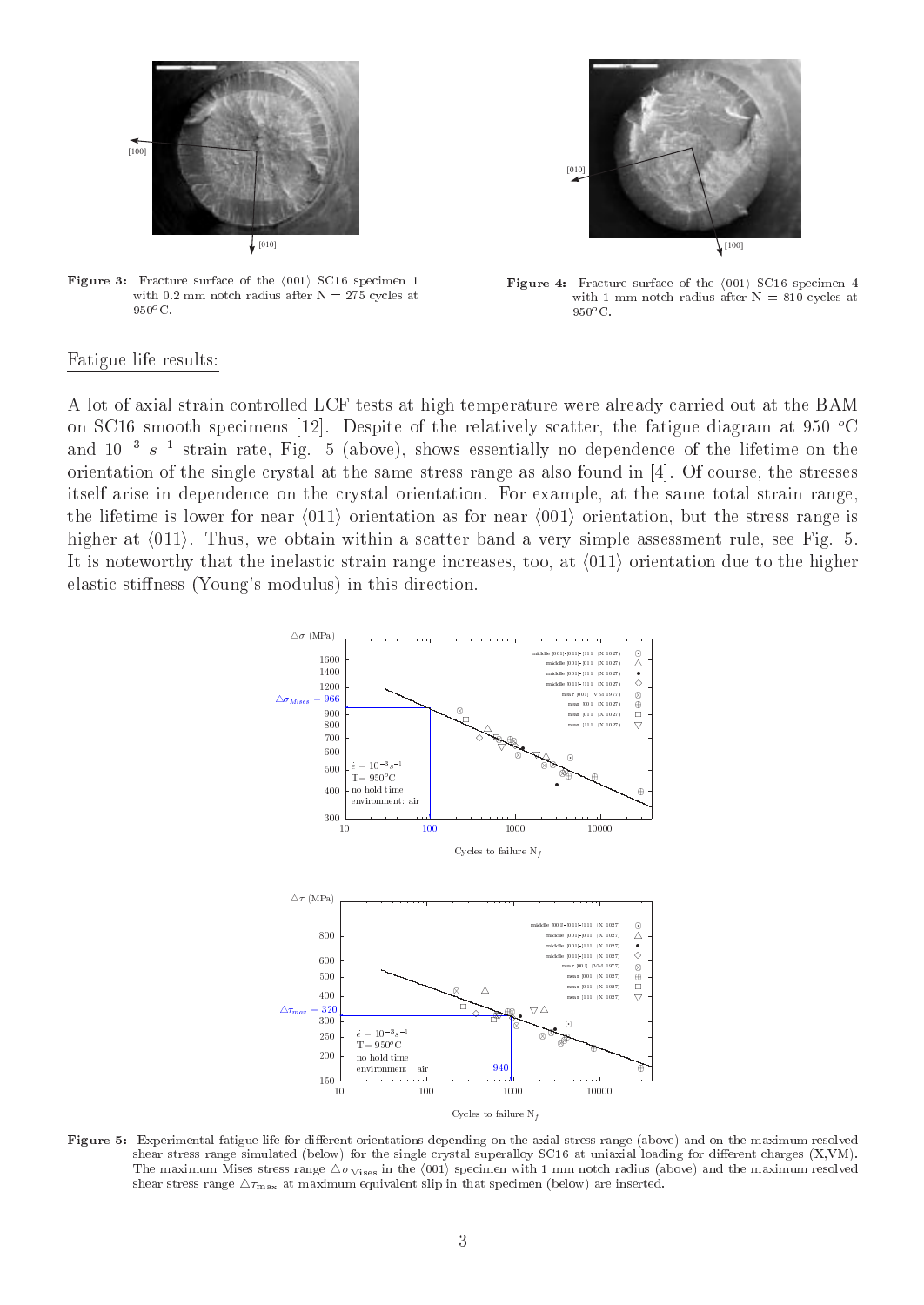The number of cycles to failure of the notched specimens are given in table 1. The maximum equivalent Mises stress range at the notch is calculated by FE method for the stabilized cycle. The tested notched specimens lived signicantly longer than the smooth ones at the same maximum Mises stress at the notch. Compare, for example, the lifetime at maximum Mises stress range in the  $(001)$ specimen with 1 mm notch radius, Fig. 5 (above), with the experimentally obtained lifetime for that specimen 4 given in table 1.

#### Finite Element analysis of the LCF tests in the framework of crystal plasticity

Presentation of the model and identification of the parameters:

For single crystals the viscoplastic deformation results of the effects of dislocation motion on crystallographic planes by slip processes:

$$
\dot{\xi}^p = \sum_{g=1}^{18} \dot{\gamma}^g \left( \underline{\mathbf{I}}^g \otimes \underline{\mathbf{n}}^g \right) \tag{1}
$$

Where  $I^{\circ}$  and  $\mathbf{n}^{\circ}$  respectively are the slip direction and the normal to the slip plane of slip system g which define the symmetric second order tensor. As at room temperature [3], we consider both octahedral (twelve) and cubic (six) slip systems at high temperature. We used the same approach of the constitutive equations written for small deformation and given in [7]:

$$
\dot{\gamma^{\rm g}} = \left\langle \frac{|\tau^{\rm g} - x^{\rm g}| - r^{\rm g}}{k} \right\rangle^n \operatorname{sign}\left(\tau^{\rm g} - x^{\rm g}\right) \tag{2}
$$

$$
r^{\mathsf{g}} = r_{\mathsf{o}}^{\mathsf{g}} + q^{\mathsf{g}} \left( 1 - e^{-bv^{\mathsf{g}}} \right) \tag{3}
$$

$$
\dot{x}^{\rm g} = |\dot{\gamma}^{\rm g}| \left( c \, \operatorname{sign}(\dot{\gamma}^{\rm g}) - d \, x^{\rm g} \right) \tag{4}
$$

We will call equivalent slip cumulated in a slip family G, the following quantity:  $\sum\limits_{g\in G}v^g,$  where  $v^g$  is the cumulated slip of the slip system g. The material has an elastic behaviour with cubic symmetry until the distance computed from the resolved shear stress  $\tau^\circ$  and the kinematic hardening variable  $x$  reaches the critical resolved shear stress  $r$  of the slip system g.

| slip family | ĸ<br>MPa | $\mathbf n$ | $r_{\alpha}$<br>MP <sub>a</sub> | MPa.   |      | $\mathcal{C}$<br>MP <sub>a</sub> |      |
|-------------|----------|-------------|---------------------------------|--------|------|----------------------------------|------|
| Octahedral  | 700      | 4.7         | 4.6                             | 3.9    | -3.7 | 96536                            | 1050 |
| Cubic       | 1172     | 2.4         | 17.3                            | $-4.4$ | 2.7  | 77081                            | 1056 |

**Table 2:** Material constants of  $5C10$  at  $950^{\circ}$ C.

An analysis of monotonic and cyclic behaviour of  $SC16$  smooth specimens at  $950^{\circ}$ C and at different orientations shows the necessity to take into account the local kinematic hardening and the viscosity. These observations confirm the ones already done for single crystal nickel base superalloys [7]. From a large experimental data base available at the BAM (tests for different orientations and strain rates) we calibrated the viscosity  $(\kappa, n)$  and the hardening parameters  $(c, a, \zeta, q^\circ, \rho)$  for each slip family with a classical technique of numerical optimization process [10]. We give in table 2 the constants of the model implemented in the FE program ZéBuLoN [5].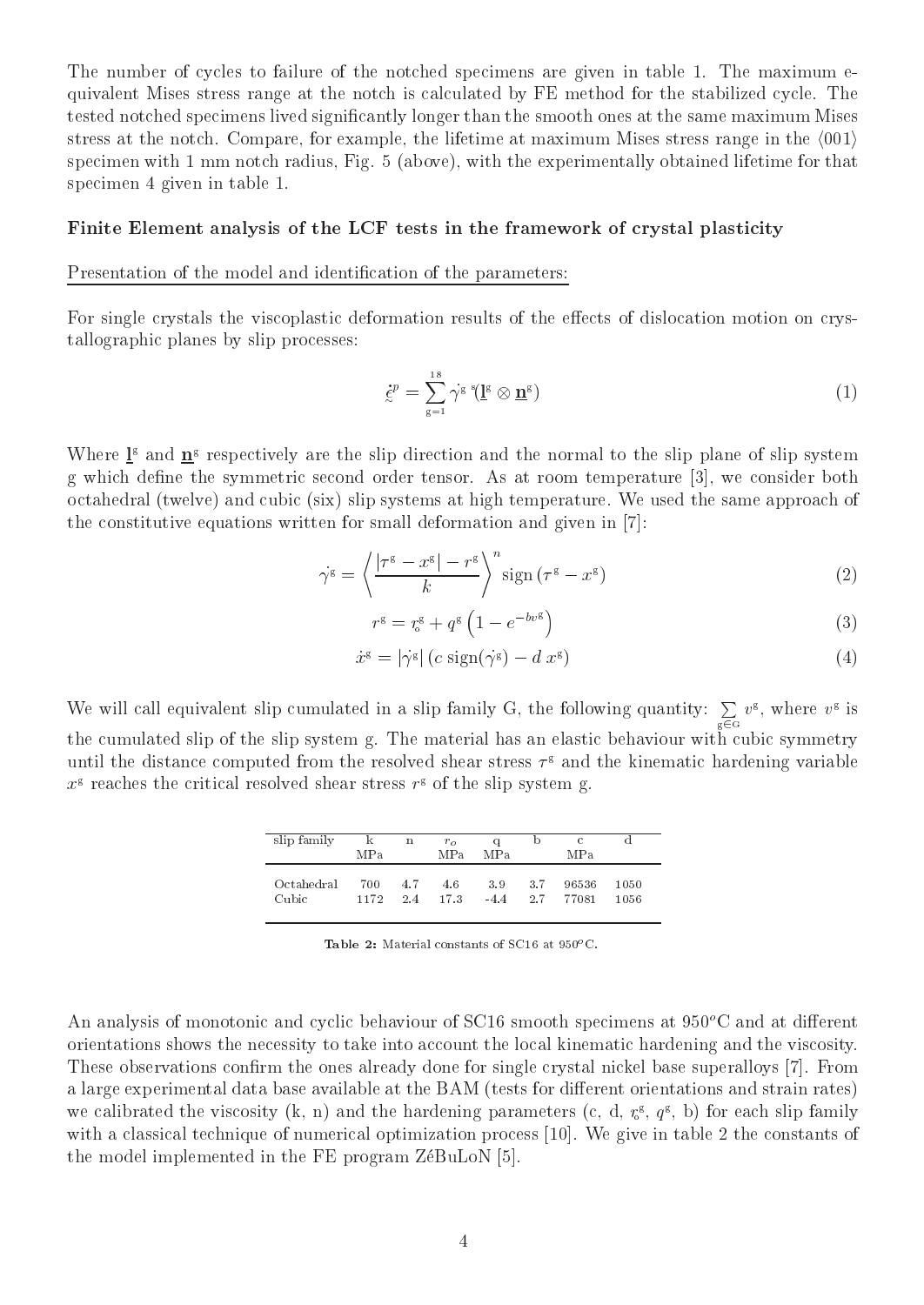## Model predictions and confrontation with the experimental results:

## Conditions of the FE analysis

We give in this section the results of the calculations of two notched specimens used for the LCF tests with a notch radius of 0.2 mm and 1 mm. We performed the finite element calculations for the single crystal ideally  $\langle 001 \rangle$  oriented to reduce the size of the problem. It is particularly the case for our LCF tests specimens which deviation of the [001] crystallographic axis is within 5o . Moreover, due to the cubic symmetry, we only need to mesh one eighth of the structure, which is of the length of the extensometer. The mesh of the 0.2 mm (respectively 1 mm) notched radius specimen has 642 (respectively 690) isoparametric and quadratic elements. The LCF tests have been carried out with displacement control and we prescribed in the calculations the displacement of the extremity of the structure in order to describe the experimental value at the location of the extensometer:  $\pm 0.15\%$ displacement amplitude related to the gauge length of the extensometer and  $10^{-3} s^{-1}$  as its rate.

## Viscoplastic stress-strain behaviour at notches

Contrary to the results of a uniaxial test of a  $\langle 001 \rangle$  single-crystal smooth specimen, the presence of the notch activates both slip system families (Fig. 6, 7). The equivalent strain of the cubic slip is higher as the one of the octahedral slip and it is not located exactly at the notch root. The curves given in Fig. 10 represent the variation of them along the circumference too. The variable r is the radial coordinate starting at the notch root describing the line on the curved notch surface over the radius at a certain circumferential coordinate. They give a more precise idea of the weak variation of the equivalent inelastic strain along the circumference.



Figure 6: Equivalent slip for the octahedral slip system for two notch radii (0.2 mm (left) and 1 mm (right)) of a h001i specimen.

Figure 7: Equivalent slip for the cubic slip system for two notch radii (0.2 mm (left) and 1 mm (right)) of a h001i spec-

Calculations of torsionally loaded tubular specimens have shown the inhomogeneity of the viscoplastic strain along the circumference [7]. More recently at the BAM it was conrmed with experimental results and even for tension-torsion tests the good agreement between the FE model and the local measurements at room temperature [3].

Due to the complex state of stress in the notch configuration within the single crystal a similar inhomogeneity of the strain is expected at a notch according to the model. Unfortunately it is impossible to use the same local measurement, on one hand because of the high temperature and on the other hand because of the geometry. If we take the maximum equivalent slip as relevant variable for the crack initiation at the surface and if we take into account the relative precision of its location's measurement, the experimental results are in accordance with the FE analysis, see Fig. 8, 9.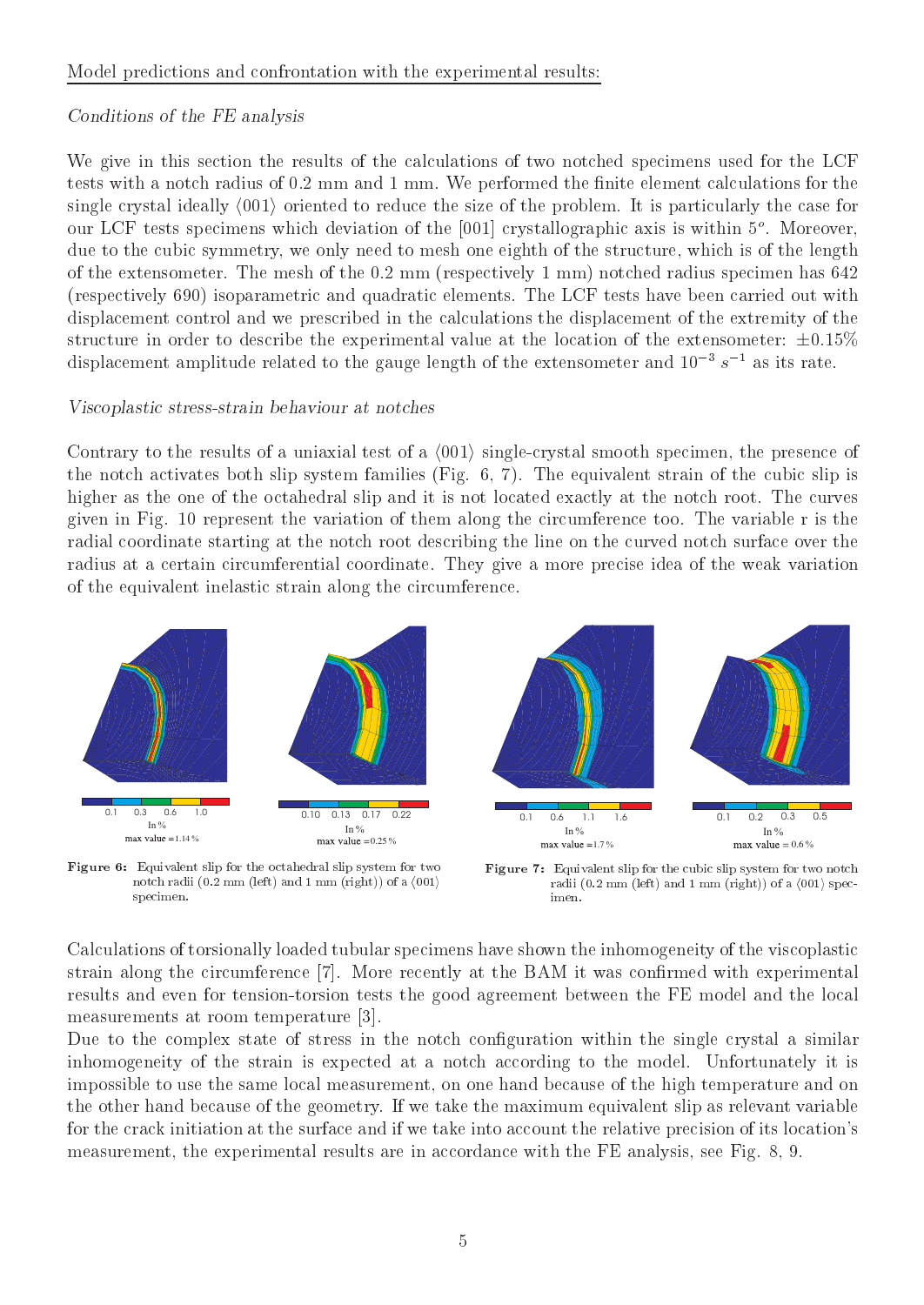Equivalent viscoplastic slip (cubic)



Figure 8: Comparison Experiment (Fig. 1) - FE simulation. Specimen 3 with 0.2 mm notch radius.



Figure 9: Comparison Experiment (Fig. 2) - FE simulation. Specimen 4 with 1 mm notch radius.

### A lifetime parameter for LCF at notches in single crystals

The tested notched specimens lived signicantly longer than the smooth ones at the same maximum Mises stress, see table 1 and Fig. 5 (above). This notch effect is usually observed [2]. That means that the maximum value at least of this equivalent stress alone can not give the fatigue life at notches. Moreover, the experimental results for the location of the macro-cracks described in the previous section indicate us to take into account in the lifetime assessment rule the full inhomogeneity of the strain and stress situation on the surface.

The resolved shear stresses on such slip systems, which represent not the full stress state but are physical components of it, are the more adequate loading quantities for a crystal. Thus, a possible choice of critical variable for damage is to take at the point of maximum equivalent slip, the value of the maximum resolved shear stress for this slip family.

For example we give in Fig. 11 the distribution of the resolved shear stress for the cubic slip along the circumference of the 1 mm notch radius specimen at the loading amplitude of the first cycle where SC16 at  $950^{\circ}$ C is already cyclic saturated essentially. The origin of the angle corresponds to the point which is in the plane [100] and where the equivalent cubic slip is maximum, Fig. 10.

Thus we have a maximum resolved shear stress range of about 320 MPa. This stress is not the highest resolved shear stress at the inhomogeneously strained notch. It is strongly determined by the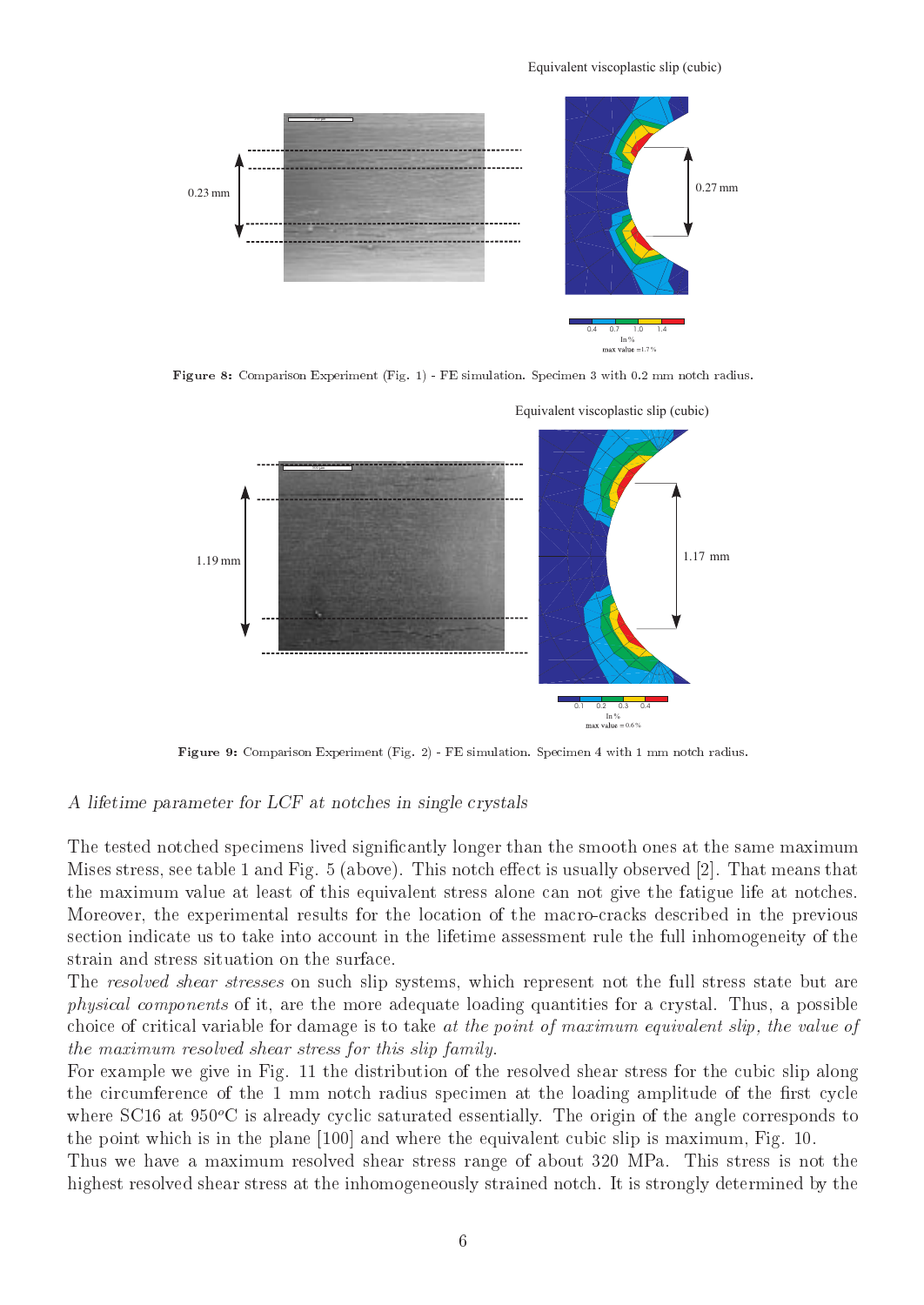anisotropy of the material. On the other hand we simulated all the LCF tests given in Fig. 5 for a homogeneous volume element. From that we obtained their maximum resolved shear stress ranges, taken from the 18 values of the two slip families (cubic and octahedral), versus the number of cycles to failure (Fig. 5, below). Thus it is possible to draw a straigth line in this log-log representation if we assume that the scatter is acceptable. If we report the value of the critical damage variable in this fatigue diagram we assess a lifetime of about 940 cycles which is within a factor of 2 compared to the experimental lifetime of 583 cycles for this 1 mm notch radius specimen given in table 1. The assessed lifetime at 0.2 mm notch radius is lower than the experimental one within a factor of 2.5. As a result, the number of cycles to failure of the performed LCF tests on notched specimens are comparable to the lifetimes of smooth specimens at the same maximum resolved shear stress value at maximum equivalent slip.



Figure 10: Equivalent slip for each slip system family on the surface of the notch (radius 1 mm) at two circumferential coordinates, [100] and [110].



Figure 11: Resolved shear stresses along the circumference of the 1 mm notch radius specimen at the axial height of maximum inelastic strain of one slipfamily, i.e. of cubic slip. The angle of 0o corresponds to the [100] secondary crystallographicaxis.

Besides the inhomogeneity of resolved shear stresses and slip on the surface, decreasing stresses behind the notch root are present within a critical volume for crack initiation. [1] has already suggested that such stress gradient should be taken into account. A gradient dependent criterion for high-cycle fatigue was developed in [8]. So, one can put forward the same idea to low-cycle fatigue and single crystals in order to include in lifetime assessment the in
uence of the small size of the highly loaded volume at sharp notches on the lifetime.

#### Conclusion

In strain-controlled uniaxial LCF tests on SC16 smooth specimens at different orientations, 950  $^{\circ}$ C and  $10^{-3} s^{-1}$  strain rate, essentially no dependence of the fatigue lifetime on the orientation was found at the same stress range.

Fractographic observations on  $\langle 001 \rangle$  oriented notched specimens showed that the main cracks are located not directly at the notch root, instead they are shifted a little away from there. This corresponds to the similarily shifted maximum equivalent slip that is cumulated on cubic slip systems according to the numerical analysis.

The lifetimes of the performed LCF tests on notched single crystal specimens can be assessed from the cycles to failure of the smooth specimens taking as lifetime parameter the maximum resolved shear stress value present at the location of maximum equivalent slip in the notch.